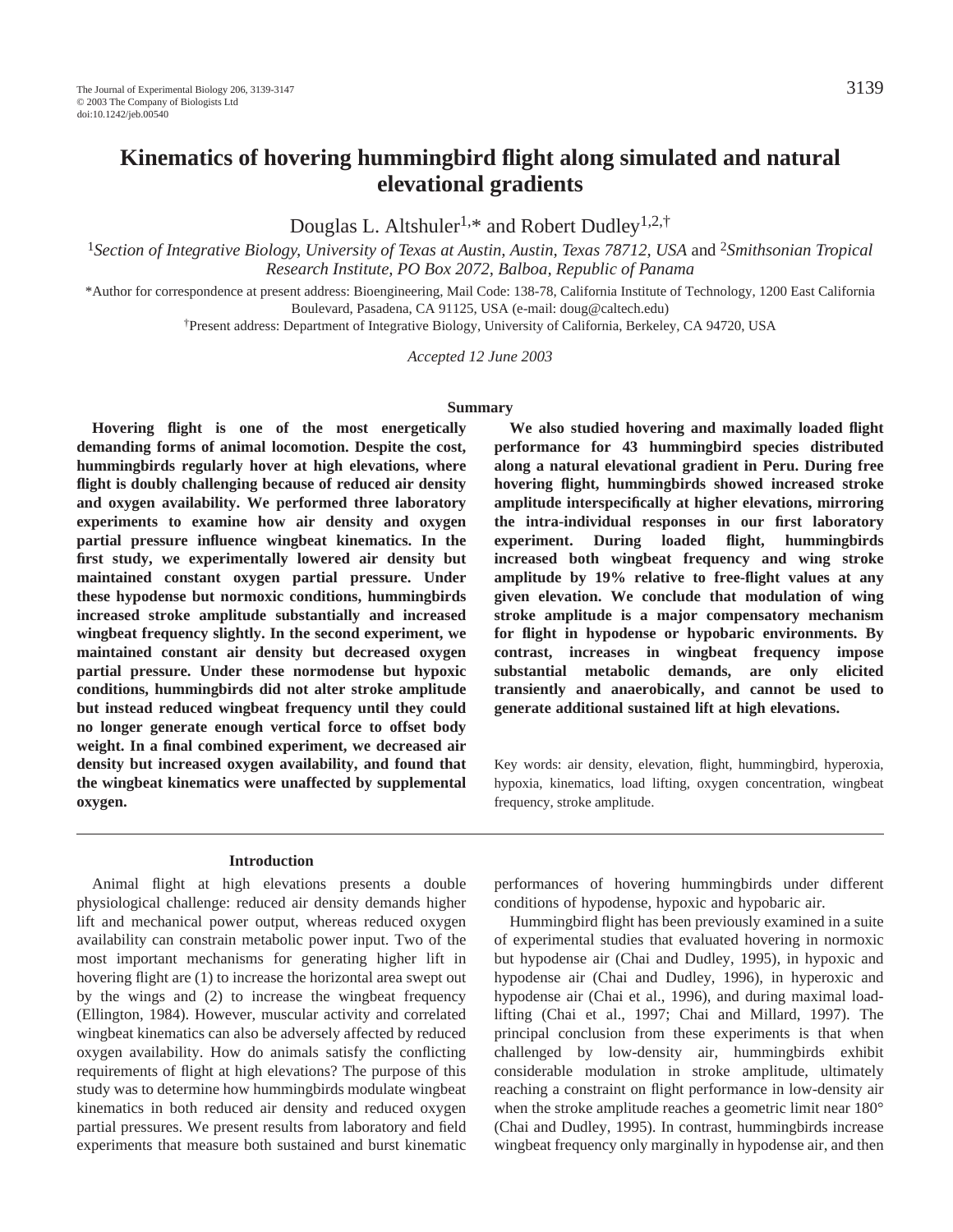only if the air is normoxic. Here, we present kinematic data for these and other similar experiments that isolate the effects of air density and oxygen partial pressure, with specific reference to elevational gradients in the field. Specifically, we determined wingbeat kinematics for hummingbirds hovering in two experimental conditions that mimic effects of increasing altitude: (1) decreased air density, attained by replacing normal air with normoxic heliox, and (2) hypoxia, attained by replacing normal air with pure nitrogen. In addition, we performed a third experiment to test metabolic performance with reference to elevation, by filming birds in hypodense hyperoxia, which we accomplished by replacing normal air with hyperoxic heliox.

The hummingbird family is species-rich, comprising over 320 species found exclusively in the New World (Schuchmann, 1999); however, comparative data on hummingbird wingbeat kinematics are confined to data sets on body mass and wingbeat frequency (Greenewalt, 1975). Curiously, the allometry of hummingbird wingbeat frequencies follows a different scaling relationship relative to that of insects. In a non-phylogenetic analysis, insect wingbeat frequencies scale with mass–0.24, whereas hummingbird wingbeat frequency scales significantly differently, with mass<sup>-0.61</sup> (Dudley, 2000). Thus, relative to insects, hummingbirds wingbeat frequencies decline more rapidly with increased body mass.

Hummingbirds occur at almost all elevations in the Americas where there are flowering plants (Schuchmann, 1999), and some Andean hummingbirds subsist on flowers at elevations as high as  $5000 \text{ m}$  (Carpenter, 1976). Thus, the Andes provide a natural context for studying hummingbird flight across elevational gradients. We filmed hovering and load-lifting for an assemblage of hummingbirds over a ~4000 m elevational range in southeast Peru. The kinematics of both types of flight were examined with reference to both elevation and body mass.

## **Materials and methods**

Hummingbird flight experiments were performed using chambers sufficiently small to allow for bird restraint and filming but large enough to prevent boundary effects. Specifications and sizes for the flight chambers in each of the experiments are given below. In all experiments, a video camera (Sony Video 8 CCD-TR44) was used to record wingbeat kinematics at 60 frames  $s^{-1}$  with a high-speed shutter of  $1/4000$  s. The camera filmed a mirror positioned at  $45^{\circ}$ above the flight chamber to obtain horizontal wing projections and flight kinematics. Horizontal projection of wing motions yielded accurate measurements of wing positional angles because the stroke plane angle of hummingbird wings is close to zero (e.g. Chai and Dudley, 1996; Stolpe and Zimmer, 1939). Because the camera filmed at 60 frames  $s^{-1}$  and hummingbird wingbeat frequencies varied from 14 to 75 Hz, it was not possible to film multiple frames per wing stroke for most of the hummingbirds. Instead, we analyzed kinematics over many wing stroke cycles corresponding to periods of 2 s for all experiments, except for load-lifting (see below).

In frame-by-frame analysis of video films, we measured two features of wingbeat motion in each of the experiments: wingbeat frequency and wing stroke amplitude (Chai and Dudley, 1996). Wingbeat frequency (*N*) is the number of complete wingbeats per second (Hz), and is determined from the interaction frequency between the wingbeat frequency and the filming rate (60 frames  $s^{-1}$ ) of the video camera. For a hummingbird hovering with a wingbeat frequency of 60 Hz, the wing would appear stationary. When the wingbeat frequency exceeds 60 Hz, the wing appears to move forward in consecutive frames, whereas wingbeat frequencies less than 60 Hz result in a film sequence in which the wing lags behind. Thus an average wingbeat frequency can be calculated by counting the number of apparent wingbeat cycles completed over the course of 1 s, and then by adding this number to 60 if the wing appears to move forward, or subtracting it from 60 if the wing appears to move backwards.

The stroke amplitude  $(\Phi)$  is the angular extent of wing motion within the stroke plane, and was determined from the subset of frames within the sequence used to calculate wingbeat frequency. At the end of either halfstroke, the wings appear as stationary thin lines when viewed from above. For these moments, wings were oriented vertically and thus were either in the middle of pronation or supination. The angular extents of wing motion were measured using a protractor, with the angle between the midpoints of pronation and supination termed the wing stroke amplitude.

## *Decreased air density trials*

Density reduction experiments were performed at two elevations in the Colorado Rocky Mountains, USA. The lowelevation site was located in Cheyenne Canyon Park outside Colorado Springs, CO (1875 m), and was characterized by an average air density of  $0.987 \text{ kg m}^{-3}$  and an average oxygen partial pressure of  $128.3 \text{ mmHg}$  (1 mmHg=133.3 Pa). The high-elevation site was the Rocky Mountain Biological Laboratory (RMBL) in Gothic, CO (2900 m), characterized by an air density of  $0.862 \text{ kg m}^{-3}$  and an oxygen partial pressure of 112.1 mmHg. These elevations are close to the lower and upper elevation limits, respectively, of co-occurrence for both rufus *Selasphorus rufus* and broad-tailed *S. platycercus* hummingbirds, during the breeding season of the latter.

Hummingbirds at both sites were captured in mist nets or feeder traps, and were then immediately transported to a field laboratory for flight trials. Density-reduction trials were performed on a total of 24 individuals comprising 12 individuals at each site: four male *S. platycercus* Swainson, four male *S. rufus* Gmelin and four female *S. rufus*. Females of *S. platycercus* were not used because the study occurred during their nesting season. Furthermore, long-term studies of hummingbird population dynamics were ongoing at the RMBL, and thus it was not permissible to hold breeding females for sufficient time to complete all flight experiments.

Birds were placed individually in an airtight Perspex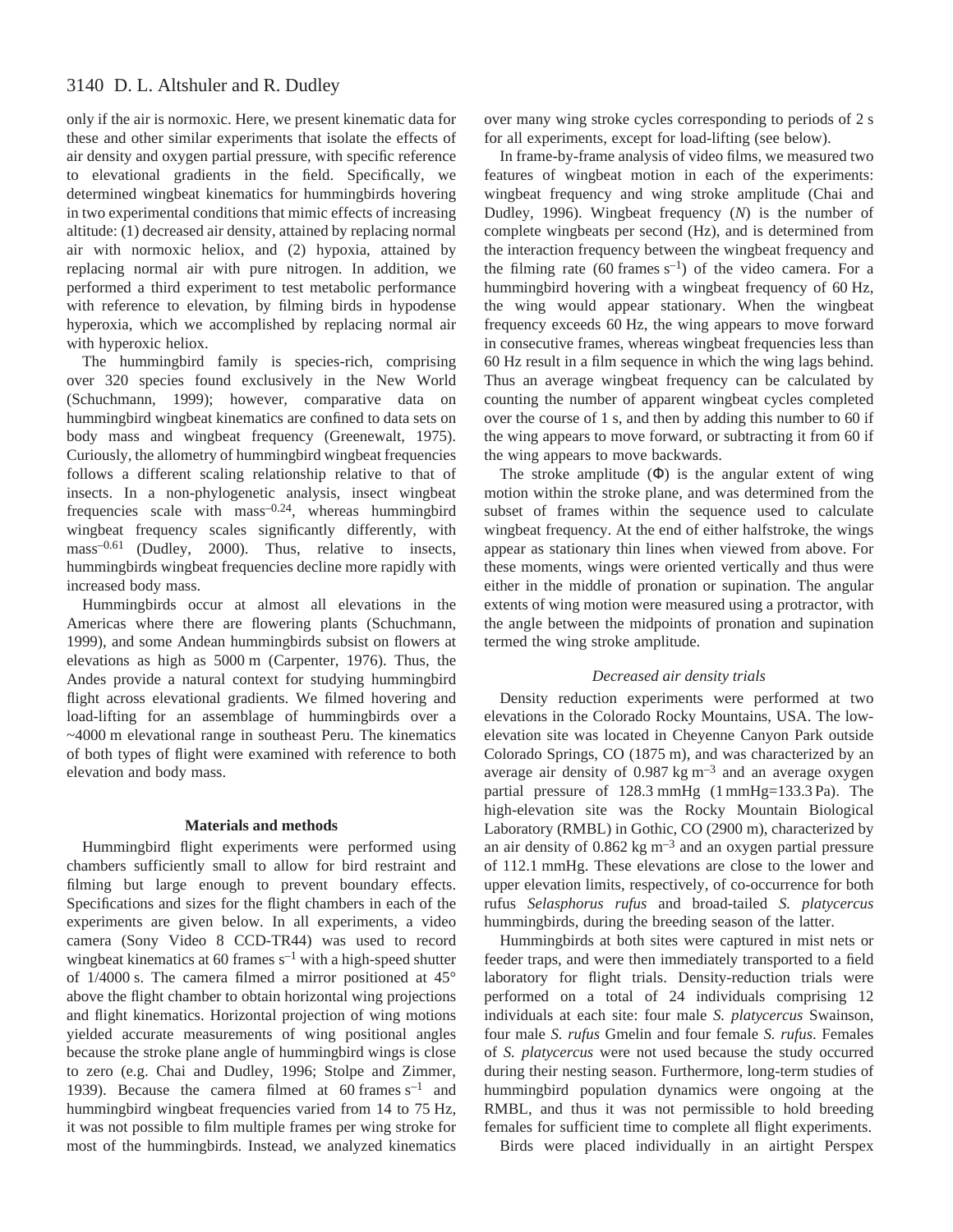cylinder  $(0.5 \text{ m diameter}; 1 \text{ m high})$  within which normodense air at the local ambient pressure was gradually replaced with normoxic heliox ( $\rho$ =0.41 kg m<sup>-3</sup> at sea level), thus maintaining constant oxygen partial pressure while gradually lowering air density. Birds rested on a retractable perch that was retracted every few minutes, thus forcing the birds to hover. Trials progressed until birds could no longer sustain hovering flight. At this point, the chamber was flooded with normodense air. Air temperature and humidity were measured directly within the flight chamber; local barometric pressure was obtained from climatic data collected at each site. These data, together with a directly measured change in acoustic frequency of a resonant whistle located within the chamber, enabled calculation of air density following heliox infusion (Dudley, 1995).

Data were analyzed using a repeated-measures analysis of variance (ANOVA) with air density as the repeated independent measure. The species/gender class of the hummingbird and the starting elevation of the experiment were the other independent variables. Dependent variables in two separate analyses were wingbeat frequency and stroke amplitude.

## *Hypoxia trials*

After flight trials in heliox and following a period of feeding, rest and recovery, the same individual hummingbirds served as subjects for flight trials in hypoxia. Protocols and analysis were identical to previously described heliox manipulations except that pure nitrogen was infused into the flight chamber and gradually replaced both the nitrogen and oxygen of unmanipulated air. Because the density of nitrogen  $(p=1.165 \text{ kg m}^{-3}$  at sea level) is very similar to that of normal air, this manipulation permitted a reduction in oxygen concentration at a near-constant air density. In addition to measurements of humidity and temperature, we also recorded instantaneous oxygen concentration of the mixture within the flight chamber using an Oxygen Monitor (GC Industries GC 501, Poulsbo, WA, USA).

## *Hyperoxia trials*

We studied flight performance in hypodense hyperoxic air in a series of experiments between 1995 and 1997 (Altshuler et al., 2001; Chai et al., 1996). Here we further analyze for comparative purposes the kinematic data from those hyperoxia experiments. Our previous articles contain a complete description of the methods and only a brief description will be given here.

All experiments were conducted with captive ruby-throated hummingbirds *Archilochus colubris* L. Hovering flight was studied in a large plexiglas chamber  $(90 \text{ cm} \times 90 \text{ cm} \times 90 \text{ cm})$ in 1995 and 1996, and in a smaller chamber  $(60 \text{ cm} \times 60 \text{ cm} \times 60 \text{ cm})$  in 1997. In the primary experiment, normal air was replaced with hyperoxic heliox (35% oxygen/65% helium;  $p=0.57 \text{ kg m}^{-3}$  at sea level). For comparison, the same birds were also tested in normoxic heliox of similar or equivalent air density (see Altshuler et al., 2001).

Effects of gender, oxygen concentration and air density on wingbeat kinematics were tested using repeated-measures ANOVA, with air density as the repeated independent measure.

## *Free hovering of Andean hummingbirds*

Our comparative studies on hummingbird flight kinematics were carried out between June 1997 and August 2000. We visited 11 field sites in the Departments of Cusco and Madre de Dios in southeastern Peru that spanned elevations from 400 m to 4300 m. Hummingbirds were captured in mist nets and were then brought to a field laboratory for measurements and flight trials, after which they were released. Body mass (*m*) was determined to within 0.001 g using an Acculab Digital Scale (Model #PP-2060D, Edgewood, NY, USA) or to within 0.1 g using a hanging spring balance (Avinet, Dryden, NY, USA).

Free-flight trials began by releasing a hummingbird into a nylon-mesh flight chamber (0.9 m high $\times$ 0.45 m $\times$ 0.45 m) with a Perspex top. Most birds initially tried to fly through the Perspex, but quickly learned that it was impassable. Thereafter, the birds hovered in the chamber for several minutes before perching on the walls of the chamber. We filmed this hovering flight and acquired kinematic variables from the video films using the methods described above. For sexually dimorphic species, kinematic data were pooled by gender and averaged. Species averages were then calculated as the average of values for males and females. In species without easily distinguishable sexes, only one average among individuals was calculated per species.

This study involves the comparative analysis of interspecific data. It is now widely appreciated that such analyses require an explicit phylogenetic framework. Felsenstein (1985) showed that data points representing species values should not be treated as independent observations because of the potential confounding effects of phylogenetic relatedness. We incorporated such phylogenetic influences by using standardized independent contrasts (Felsenstein, 1985) as calculated by the program CAIC (Purvis and Rambaut, 1995). Species data were log-transformed prior to computing contrasts to remove heterogeneity of variance and correlation between node values and independent contrasts (Garland et al., 1992). The phylogeny contains 73 hummingbird taxa and was generated using Bayesian phylogenetic analysis (Huelsenbeck and Ronquist, 2001). Two nuclear genes (AK1, Beta-fibrinogen intron 7) and one mitochondrial gene (ND2) were sequenced and analyzed using a general time-reversible (GTR) plus sitespecific gamma model of evolution (J. A. McGuire and D. L. Altshuler, unpublished data). Independent contrasts were calculated by setting all branch lengths to one, which gave equal weight to each contrast and provided the best method of standardization for regression of these data (Garland et al., 1992). Data were analyzed using multiple regressions of independent contrasts with two independent variables: body mass and elevation. All regressions of independent contrasts were constrained to go through the origin (Garland et al., 1992).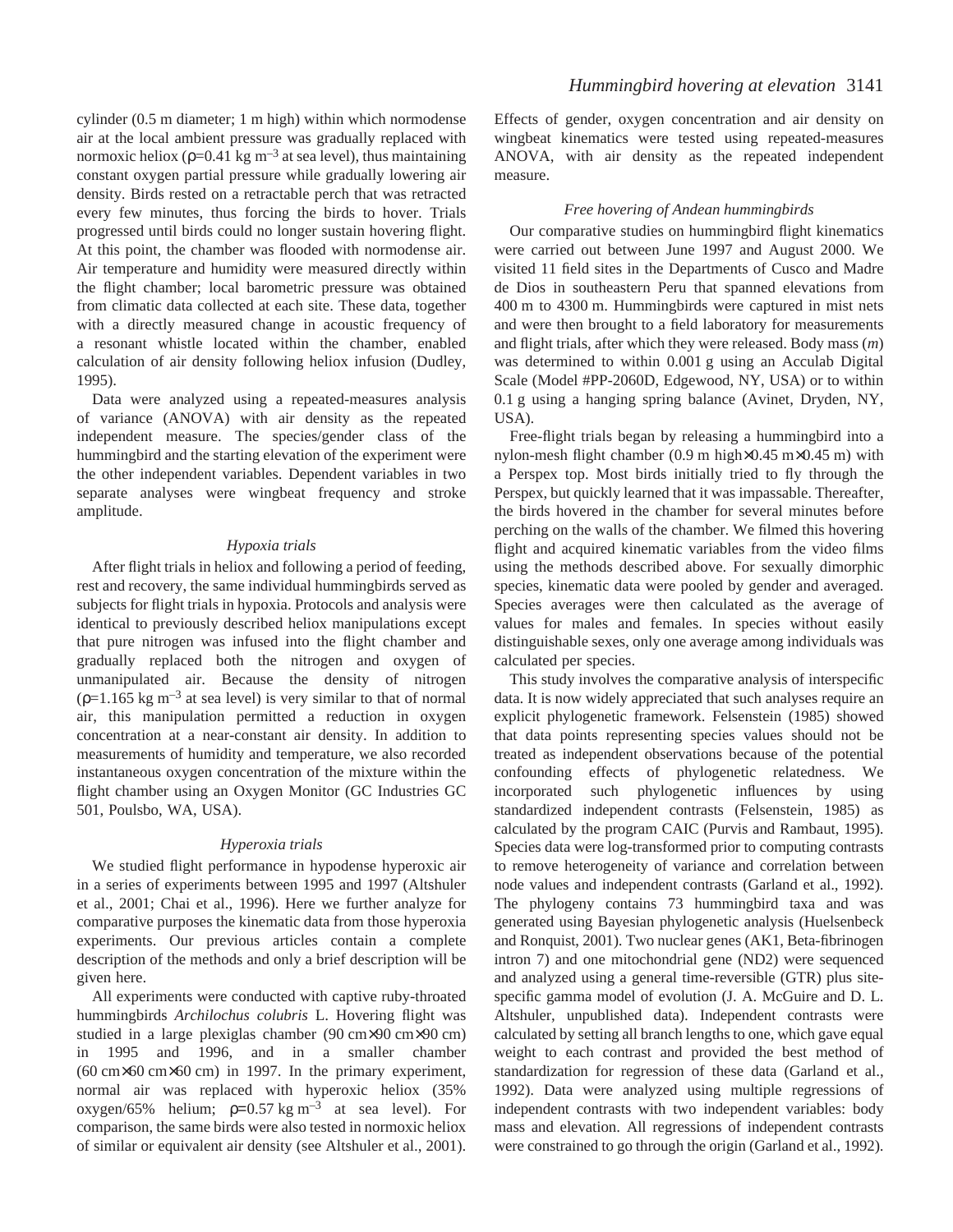## *Maximum load lifting trials with Andean hummingbirds*

In conjunction with free flight trials, Andean hummingbirds were also tested for maximum load-lifting performance. Complete protocols for asymptotic load-lifting in hummingbirds are available elsewhere (Chai et al., 1997; Chai and Millard, 1997), and only a brief account will be given here. A rubber harness connected to a thread with color-coded beads was placed over the head of each hummingbird. Hummingbirds were released on the floor of the nylon-mesh flight chamber (0.9 m high $\times$ 0.45 m $\times$ 0.45 m). Because the natural escape response of a hummingbird is to fly directly upwards, we were able to obtain films of vertical ascent. The typical behavior of a hummingbird during load-lifting is to fly as high as possible, and then to hover briefly  $(-0.5s)$  before descending laterally towards the chamber wall. In addition to a video camera positioned above the flight chamber that filmed wingbeat kinematics, a second, synchronized camera (Video 8XR CCD-TRV16; Sony) filmed the floor of the chamber to determine simultaneously the colors of the remaining beads, and thus by subtraction, the total weight lifted by the bird. After hummingbirds had made multiple ascending flights and started to tire, the weight chain was removed and the trial was ended.

From video films, the maximum weight lifted by each bird was determined and three flight sequences exhibiting maximum lifting performance were analysed. Thus, kinematic data were averaged over three bouts of maximum lifting for 1–2 s of total analysed flying time. Interspecies comparisons were made using phylogenetic controls, as described above.

## **Results**

#### *Decreased air density trials*

Morphological and kinematics parameters of the *Selasphorus* hummingbirds at the two study sites are given in Table 1. Wingbeat frequency increased as air density decreased (*F*2,34=3.793, *P<*0.05), although the differences

were slight (Fig. 1A). The different classes of hummingbirds differed in wingbeat frequency (*F*2,17=119.395, *P<*0.0001). Short-winged *S. rufus* males exhibited higher wingbeat frequencies than did *S. rufus* females with intermediate wing lengths, which in turn had higher frequency than long-winged *S. platycercus* males.

As air density was decreased, *Selasphorus* hummingbirds also increased stroke amplitude (Fig. 1B;  $F_{2,34}=51.630$ , *P*<0.0001) up to approximately 180°, at which point the birds were unable to hover and exhibited aerodynamic failure (*sensu* Chai and Dudley, 1995). The average stroke amplitudes at failure for *S. playcercus* males, *S. rufus* males and *S. rufus* females were 182°, 182° and 177°, respectively. Values of stroke amplitude greater than 180° can be reached because the wings are separated by the small distance of the body width. The hummingbird species/gender classes differed significantly in their stroke amplitudes across air densities  $(F_{2,17}=11.677)$ , *P<*0.001), and a significant interaction with air density was also detected (*F*4,34=3.347, *P<*0.05). As air density was decreased, males of *S. rufus* increased their stroke amplitude less than did males of *S. platycerus*, because the stroke amplitude of *S. rufus* males was higher than that of other hummingbirds at both elevations in the study.

#### *Hypoxia trials*

As the partial pressure of oxygen was decreased, hummingbirds decreased wingbeat frequency ( $F_{2,26}=10.853$ , *P<*0.001), although the overall differences were slight (Fig. 2A). Hummingbirds ceased hovering when ambient air reached a minimum oxygen concentration (aerobic failure), and then gradually descended to the bottom of the chamber. The species/gender classes also differed in wingbeat frequency (*F*2,13=295.164, *P<*0.0001), showing the same patterns with wing size as for flight in low-density air. The average decrease in wingbeat frequency within a site and across partial pressures of oxygen from the start of the experiment to the point of aerobic failure for *S. playcercus* males, *S. rufus* males and *S.*

|                | $\sim$    |       | $\cdot$  | $\tilde{ }$ |                  | $\checkmark$  |  |
|----------------|-----------|-------|----------|-------------|------------------|---------------|--|
| Gender         | Elevation | m(g)  | $R$ (mm) | n(Hz)       | $\Phi$ (degrees) | $WDL (g m-2)$ |  |
| S. platycercus |           |       |          |             |                  |               |  |
| Females        | 1875      | 3.375 | 56.398   | 34.078      | 146.431          | 0.042         |  |
|                | 2900      | 3.592 | 57.790   | 37.669      | 151.742          | 0.041         |  |
| Males          | 1875      | 3.332 | 54.816   | 37.181      | 149.348          | 0.043         |  |
|                | 2900      | 3.360 | 54.355   | 37.890      | 151.999          | 0.043         |  |
| S. rufus       |           |       |          |             |                  |               |  |
| Females        | 1875      | 3.331 | 45.238   | 44.747      | 144.998          | 0.065         |  |
|                | 2900      | 3.800 | 47.711   | 47.623      | 161.085          | 0.060         |  |
| Males          | 1875      | 3.404 | 42.754   | 54.066      | 163.893          | 0.066         |  |
|                | 2900      | 3.601 | 42.496   | 55.563      | 167.573          | 0.071         |  |
|                |           |       |          |             |                  |               |  |

Table·1. *Mean morphological and kinematic values for* Selasphorus *hummingbirds in the Colorado Rocky Mountains*

Stroke amplitude (Φ) and wingbeat frequency (*n*) were measured during free flight at each site.

Body mass (*m*), wing length (*R*), and Φ were used to calculate the wing disc loading, WDL.

Free-flight wingbeat kinematics were attained for *S. platycercus* females although these birds were not included in flight trials.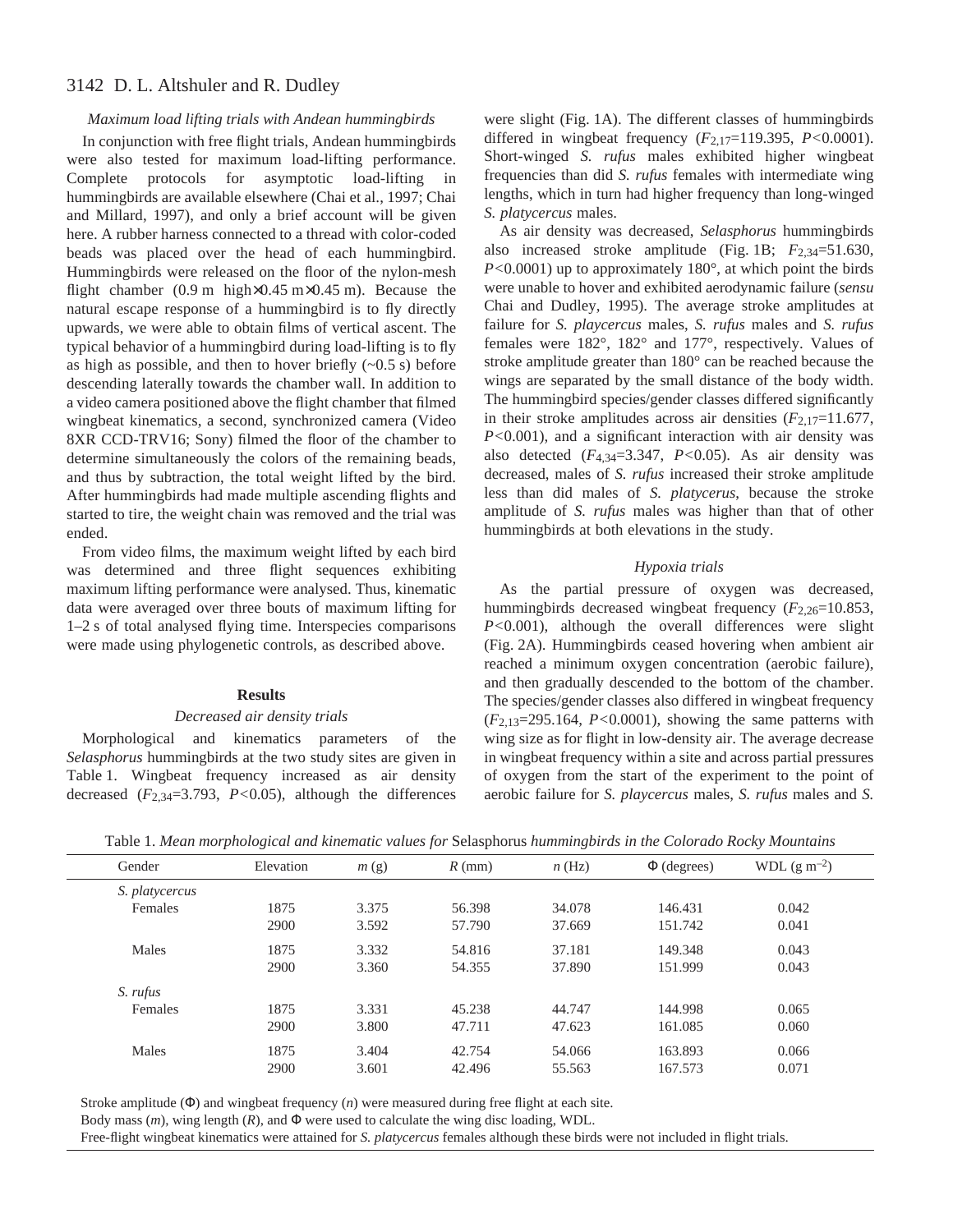*rufus* females was 1.1 Hz, 2.0 Hz and 2.4 Hz, respectively. In addition to the comparisons within sites, wingbeat frequencies also differed between sites. Overall, wingbeat frequencies were higher at 2900 m than at 1875 m  $(F_{1,13}=18.962, P<0.001)$ , even though less oxygen was available at the high elevation site. Combining the results of the air density and the hypoxia experiments indicates that these differences in wingbeat frequency between elevations were caused by differences in air density rather than oxygen partial pressure. Furthermore, *S. platycercus* males did not significantly increase wingbeat frequency at high elevations, resulting in a significant species/gender  $\times$  elevation effect for wingbeat frequency (*F*2,13=8.464, *P<*0.005). These hummingbirds also have the longest wings of the hummingbirds sampled, underscoring the fact that lower density required higher wingbeat frequency, with longer-winged *S. platycercus* males being less sensitive to such changes.

Unlike wingbeat frequency, stroke amplitude exhibited no specific relationship with oxygen concentration (*P>*0.25), although values were quite erratic (Fig. 2B). However, the species/gender classes differed in stroke amplitude (*F*2,13=9.874, *P<*0.005): *S. rufus* males had higher stroke amplitudes than did *S. rufus* females, which in turn exhibited stroke amplitudes greater than those of *S. platycercus* males. This pattern again conforms to differences in wing length. At higher elevations, all hummingbirds exhibited higher stroke amplitudes than those hovering at low elevation  $(F_{1,13}=45.564,$ *P<*0.0001), a pattern clearly associated with differences in air density between the two sites.

#### *Hyperoxia trials*

Kinematics of hovering performance in hyperoxia were compared to those in normoxia at equivalent air densities (Fig. 3). Supplemental oxygen had no effect on either wingbeat frequency or stroke amplitude (all trials characterized *P>*0.80), however, indicating that oxygen partial pressure *per se* was not limiting to hummingbirds, even when flying at very low air densities near aerodynamic failure.

These hyperoxia experiments also allowed for further comparison between sexes and across air densities. With respect to intersexual differences, *Archilochus colubris* males have much shorter wings and also much higher wingbeat frequencies than do females (*F*1,14=182.295, *P<*0.0001). As air density decreased in hyperoxia, all *A. colubris* increased both wingbeat frequency (*F*4,56=21.61, *P<*0.0001) and wing stroke amplitude (*F*4,56=56.208, *P<*0.0001).





Fig. 1. Hovering kinematics in hypodense air. As ambient air was replaced with normoxic heliox, air density decreased but the partial pressure of oxygen remained constant. The data depicted here were from the experiments performed at 1875 m, although the same trends were evident at 2900 m. (A) Wingbeat frequency increased slightly with decreasing air density. (B) Stroke amplitude increased substantially with decreasing density to a limit near 180°. Values are means  $\pm$  S.E.M.

Fig. 2. Hovering kinematics in hypoxic air. As ambient air was replaced with pure nitrogen, the partial pressure of oxygen declined but the air density varied only slightly. Otherwise, conditions were identical to that of the first experiment described in Fig. 1. (A) The wingbeat frequency decreased slightly but significantly as oxygen partial pressure decreased (see text). (B) Stroke amplitude varied considerably but exhibited no clear pattern with changing partial pressure of oxygen. Values are means  $\pm$  s.E.M. All symbols as in Fig. 1. 1 mmHg=133.3 Pa.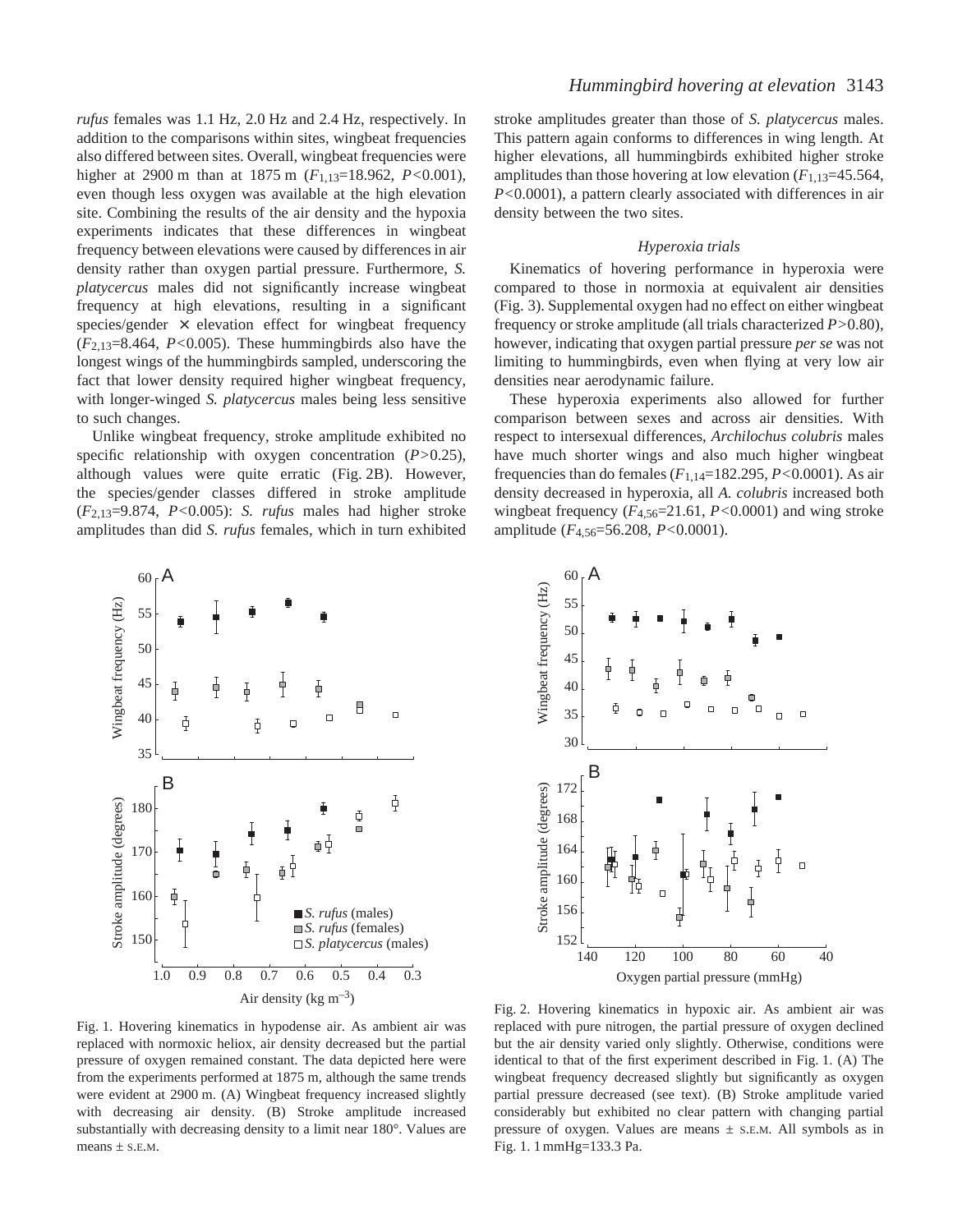

Fig. 3. Kinematics in hyperoxic air. As ambient air was replaced with hyperoxic heliox, air density decreased and oxygen concentration increased simultaneously. During normoxia trials, ambient air was replaced with normoxic heliox so that air density decreased but oxygen concentration remained at 21%. Hummingbird kinematics in hyperoxia were equivalent to those in normoxia. Values are means  $\pm$  s.e.m. See text for details. % $O_2$  is the oxygen concentration at each density under hyperoxia.

#### *Free hovering of Andean hummingbirds*

Video recordings of free hovering flight were made for 347 individual hummingbirds from 43 species. Of these species, 38 were represented in the present phylogeny. Thus, the raw species analyses (Fig. 4) consisted of 43 data points whereas the phylogenetically controlled analyses (Fig. 5C,D) are based on 37 (i.e. *N*–1) contrasts.

In a multiple regression, wingbeat frequency was uncorrelated with elevation (*P>*0.10 in all cases), but was inversely related to body mass considering both raw interspecies data (Fig. 4A; *y*=39.3–1.6*x*, *P<*0.0001) and phylogenetically controlled contrasts (Fig.·5C; *y*=–0.466*x*, *P<*0.0001).

Wing stroke amplitude increased systematically with elevation (Fig. 4B), mirroring the results of the densityreduction experiments using heliox. This trend was not significant for the raw interspecies data (*y*=152.773+0.002*x*, *P*=0.067), but was significant for phylogenetically controlled contrasts (Fig.·5D; *y*=0.036*x*, *P<*0.05). Wing stroke amplitude showed no systematic relationship with body mass (*P>*0.20 in both analyses).



Fig. 4. Wingbeat kinematics during hovering across a natural elevational gradient in the Peruvian Andes. Data are species mean for 43 species of hummingbirds. (A) Wingbeat frequency decreased with increasing body mass. The largest hummingbird is the giant hummingbird *Patagona gigas*, which is substantially larger than all other trochilid taxa and is considered an outlier. However, the decrease in wingbeat frequency with body mass is found even if *P. gigas* is removed from the analysis (inset; all *P<*0.001; see text). (B) Stroke amplitude increased with increasing elevation, mirroring the results of experiment 1 (Fig. 1). See text for regression equations.

#### *Maximum load lifting trials with Andean hummingbirds*

Results of load-lifting experiments, along with the kinematic parameters for free hovering flight, are plotted in Fig. 5 as functions of both body mass and elevation. Both raw species data and phylogenetically controlled independent contrasts are included.

As in free hovering, wingbeat frequency was unrelated to elevation during maximum load-lifting (all *P>*0.15), but was negatively correlated with body mass for both raw interspecfic data and for the independent contrasts (Fig. 5C;  $y=-0.43x$ , *P<*0.0001). Wingbeat frequency during load-lifting was considerably higher than during free flight; hummingbirds increased wingbeat frequencies among species and across elevations by 19%, on average, relative to free hovering flight (Fig. 5A). Thus, hummingbirds possess the ability to modulate frequency upwards over very short time spans, but do not use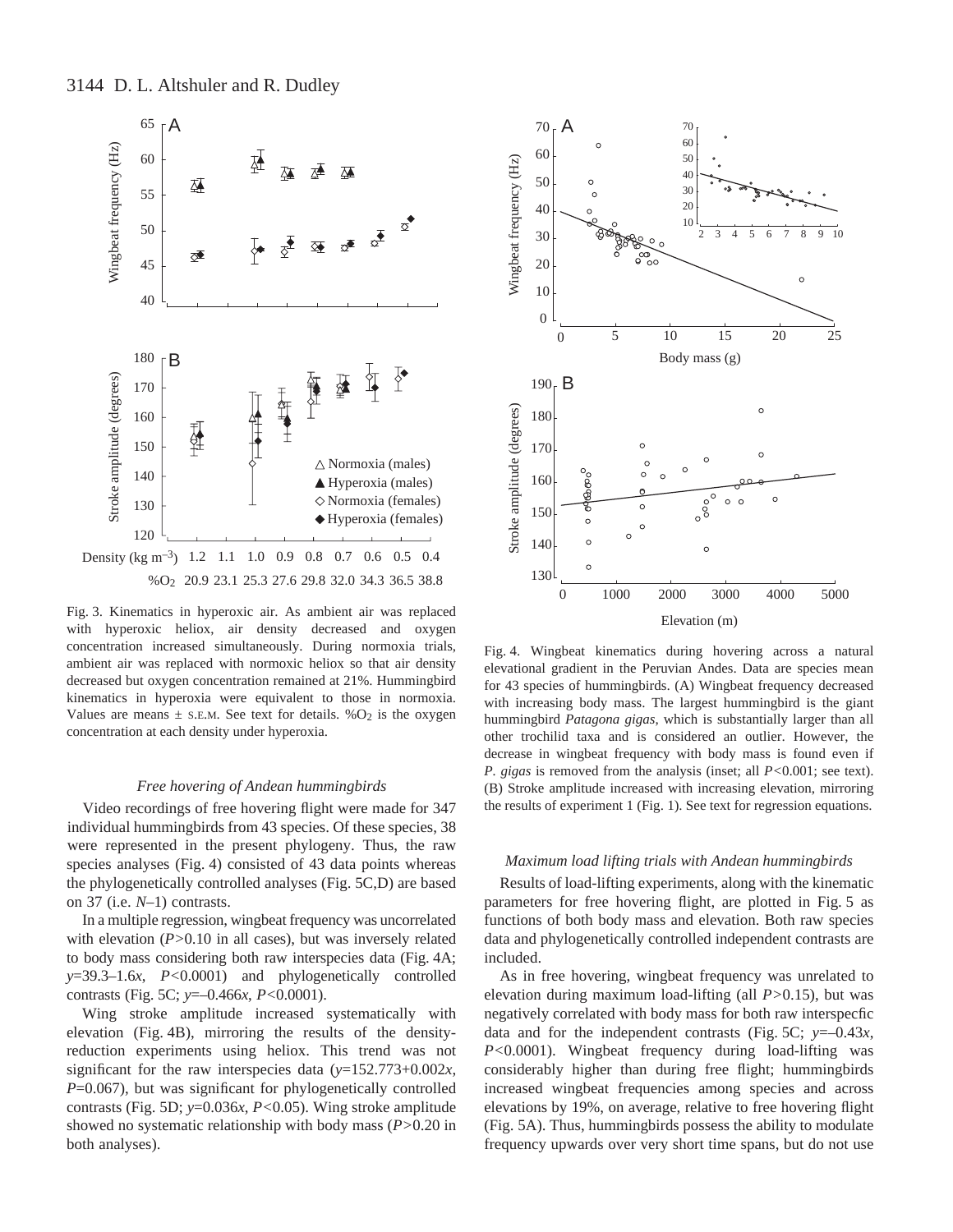

Fig. 5. Wingbeat kinematics during free hovering and load-lifting in Peruvian hummingbirds. (A,B) Raw species data, (C,D) phylogenetically corrected independent contrast data. Solid lines, free flight; broken lines, load-lifting. Wingbeat frequency decreased with increasing body mass during both load-lifting and free hovering flight. Stroke amplitude increased with increasing elevation during free flight, but not with elevation during load-lifting, because all hummingbirds reached a maximum stroke amplitude of approximately 180° at the point of maximum lifting. See text for regression equations.

this ability during sustained hovering, as was required during the density-reduction experiments.

Stroke amplitude increased with elevation during free flight, but was independent of elevation during load lifting for both raw species data and phylogenetically controlled contrasts (Fig.·5B,D; *P>*0.15 in both cases). Furthermore, stroke amplitude during maximal load lifting reached a geometric limit between 176° and 201°. Thus hummingbirds were unable to increase stroke amplitude with increasing elevation because all hummingbirds used the maximum stroke amplitude near  $180^\circ$  during maximum loading (Fig. 5B). On average, hummingbirds increased stroke amplitude by 19% in loading relative to free flight. As for free flight, loaded stroke amplitude was independent of body mass (*P>*0.2 in both cases).

## **Discussion**

Kinematic mechanisms employed to augment lift production vary with both oxygen availability and air density. During sustained flight in hypodense air, hummingbirds increase lift primarily *via* modulation of wing stroke amplitude, with relatively constant wingbeat frequency. When generating transiently high vertical forces, however (probably *via* anaerobic pathways; Chai et al., 1997), hummingbirds also

significantly increase wingbeat frequency. Sustained increases in wingbeat frequency would require additional and probably limiting oxygen delivery to the flight muscles, whereas stroke amplitude can be increased substantially under normoxic and even hypoxic hypobaric conditions. These patterns were demonstrated both in laboratory experiments and in the comparative field study of Andean hummingbirds.

Hummingbirds, like other birds, are clearly resistant to low oxygen partial pressures. In hypoxia, hummingbirds exhibited only slight decreases in wingbeat frequency and were able to fly at oxygen partial pressures equivalent to the hypobaric hypoxia of 6000 m or more. Diverse morphological and physiological adaptations of hummingbirds in particular, and of many birds in general, enhance oxygen delivery under such conditions (Altshuler et al., 2001).

During anaerobic burst performance, hummingbirds increased wingbeat frequency by 19% on average, which is the same percentage increase as exhibited in modulation of stroke amplitude. Thus, the kinematic potential to increase lift *via* modulation of wingbeat frequency is substantial but, in conjunction with concurrent increases in stroke amplitude and metabolic demand, probably reaches a constraint on rates of oxygen delivery at some stage of the cardiovascular or respiratory system. Because hummingbirds did not increase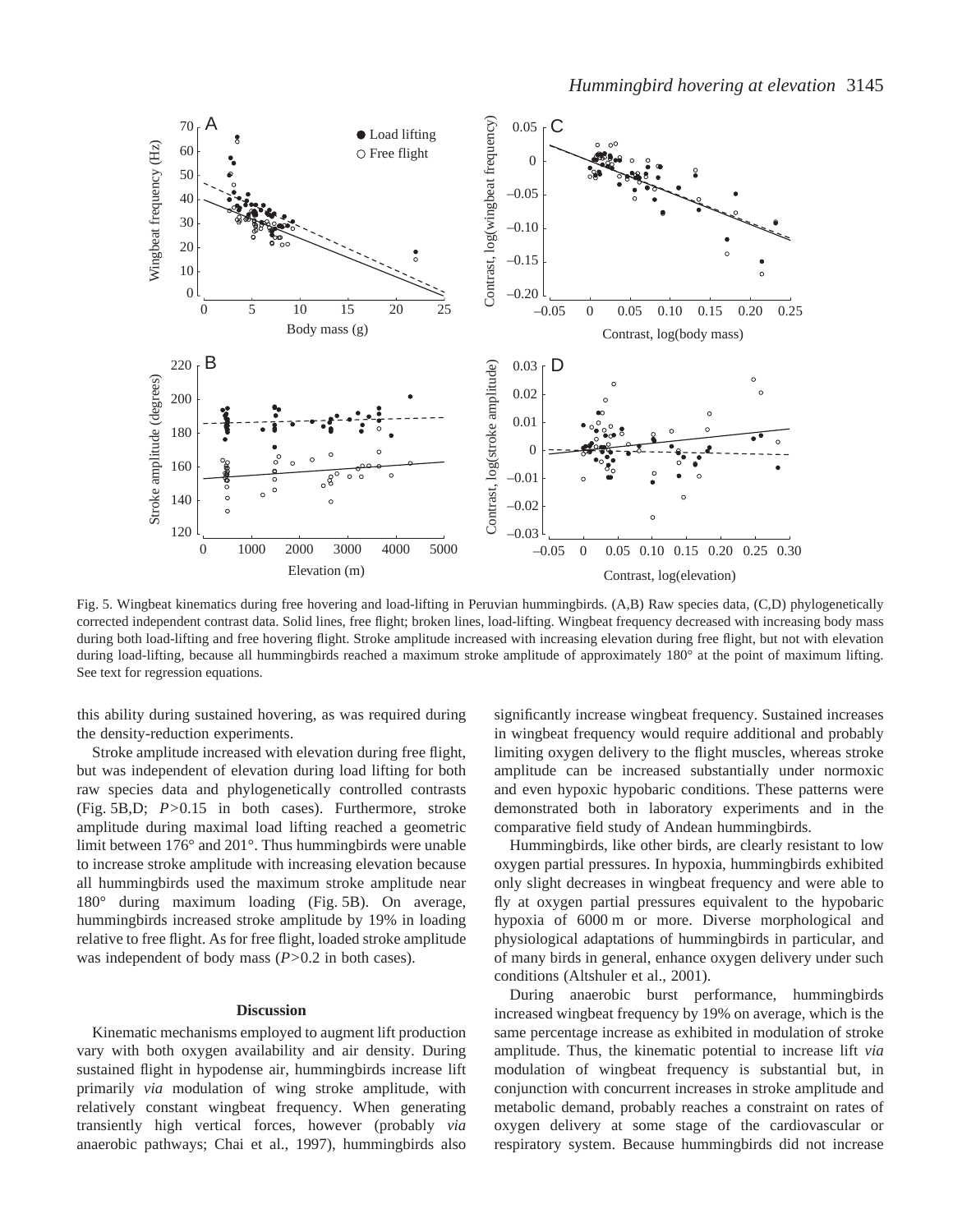their wingbeat frequency when supplied with supplemental oxygen during a hypodense challenge (Chai et al., 1996), diffusion limitations within the pathway for oxygen are unlikely to pertain. Many birds exhibit multiple exchanges of air in the lung per inspiration (Dubach, 1981), although no pulmonary adaptations specific to hummingbirds have been identified. Convective limitations either in the lungs or the cardiovascular system (Bishop, 1999) probably limit oxygen delivery during the maximum hovering performance of hummingbirds, but the precise nature of such limits remains an open question.

Although air density and oxygen concentrations were monitored during the gas infusion trials, we did not measure changes in the partial pressure of  $CO<sub>2</sub>$ . Disruption of normal  $CO<sub>2</sub>$  levels can alter chemoreceptor reflexes in birds, but these are typically detected at concentrations much higher (2–5%) than ambient (0.03%) (e.g. Butler and Stephenson, 1988). If anything, CO<sub>2</sub> concentration decreased during gas infusion trials to potentially half of the ambient concentration. Thus, we cannot exclude the possibility that hypocapnia adversely affected hummingbird performance.

Although stroke amplitude is a major mechanism for increasing lift production during sustained hovering, different hummingbird taxa are not equal in their ability to modulate it. For *Selasphorus* hummingbirds in Colorado, the birds with the higher wing disc loading (*S. rufus* males) exhibit higher stroke amplitude during free hovering. Thus, they are unable to increase stroke amplitude as much as hummingbirds with lower wing disc loadings and stroke amplitudes, and consequently exhibit aerodynamic failure at higher air densities. Another intra-site comparison is available for a set of three hummingbird species from southeast Arizona at an elevation of 1676 m (Chai and Millard, 1997). Here, the two heavier species had much higher stroke amplitudes than did the lighter species. Finally, Andean hummingbird species at higher elevations also exhibited a decreased ability to increase stroke amplitude. In each case, the ceiling is set by the geometric limit near 180°, beyond which angle the contralateral wings interfere with one another, either aerodynamically or physically (Chai and Dudley, 1995).

Wingbeat frequency is highly correlated with body mass as shown for the Peruvian hummingbirds, but this is likely to be an indirect correlation arising from associations with wing inertia. Body mass of flying animals is itself generally correlated with wing length, which is a strong predictor of wingbeat frequency (Greenewalt, 1962, 1975). For the Colorado *Selasphorus* hummingbirds, each of the species/ gender classes is of similar body mass, but the wingbeat frequencies segregate according to differences in wing length (Figs 1, 2; Table 1). The body sizes of North American hummingbirds, however, are quite similar relative to the wide range of size variation present in tropical hummingbird communities. For example, one of the smallest vertebrate endotherms is the Cuban bee hummingbird *Mellisuga hellenae*, with individuals as small as  $1.8<sub>g</sub>$ . The largest hummingbird is the giant hummingbird *Patagona gigas*, which reaches a body mass of 24 g. The hummingbird assemblage from southeast Peru studied here includes most of this mass range; the smallest individual studied was a 2.35·g reddish hermit *Phaethornis ruber* and the largest the giant hummingbird. After incorporating phylogenetic relatedness of species, it was determined that wingbeat frequency scaled as body mass–0.466 during free hovering, and as body mass–0.429 during maximal load-lifting for this assemblage. Although these values cannot be compared with phylogenetically controlled estimates for insects, it is likely that this decline in wingbeat frequency with increasing body mass is still much steeper in hummingbirds, for reasons as yet unclear but likely to relate to the positive allometry of hummingbird wing area (Dudley, 2000).

It is now clear that hummingbirds are capable of considerable modulation of wingbeat frequency and stroke amplitude, although the magnitude of such responses can vary according to morphological features and elevational occurrence. Nonetheless, little is known about modulation of detailed wingbeat kinematics, including such features as angle of attack, torsion along the wing, wing rotational velocities, and temporal changes in wing area related to positional changes of the feathers (Altshuler and Dudley, 2002). Although future studies of hummingbird adaptation to the aerodynamic challenges of hypobaria should consider a wider range of kinematic parameters, it is nonetheless striking that the behavioral responses to low-density air exhibited by individual hummingbirds are mirrored in evolutionary time by hummingbird taxa adapted to flight at varying elevations.

We thank Peng Chai for deep insights into hummingbird flight performance. We also thank Peter Baik, Jeff Chen, Jeremy Goldbogen, Holly Hughes and Andrea Smith for assistance with video analysis. Laboratory and field experiments were supported by grants from the Earthwatch Institute, the Explorers Club, the Graduate Program in Zoology at the University of Texas, the Institute for Latin American Studies at the University of Texas, the National Science Foundation (IBN 9817138, IBN 992155 and DEB 0108555), Sigma Xi, and the Graduate School of the University of Texas at Austin.

## **References**

- **Altshuler, D. L., Chai, P. and Chen, J. S. P.** (2001). Hovering performance of hummingbirds in hyperoxic gas mixtures. *J. Exp. Biol.* **204**, 2021-2027.
- **Altshuler, D. L. and Dudley, R.** (2002). The ecological and evolutionary interface of hummingbird flight physiology. *J. Exp. Biol.* **205**, 2325-2336.
- **Bishop, C. M.** (1999). The maximum oxygen consumption and aerobic scope of birds and mammals: getting to the heart of the matter. *Proc. R. Soc. Lond.* B **266**, 2275-2281.
- **Butler, P. J. and Stephenson, R.** (1988). Chemoreceptor control of heart rate and behaviour during diving in the tufted duck (*Aythya fuligula*). *J. Physiol.* **397**, 63-80.
- **Carpenter, F. L.** (1976). Ecology and evolution of an Andean hummingbird (*Oreotrochilus estella*). *Univ. Calif. Publ. Zool.* **106**, 1-74.
- **Chai, P., Chen, J. S. C. and Dudley, R.** (1997). Transient hovering performance of hummingbirds under conditions of maximal loading. *J. Exp. Biol.* **200**, 921-929.
- **Chai, P. and Dudley, R.** (1995). Limits to vertebrate locomoter energetics suggested by hummingbirds hovering in heliox. *Nature* **377**, 722-725.